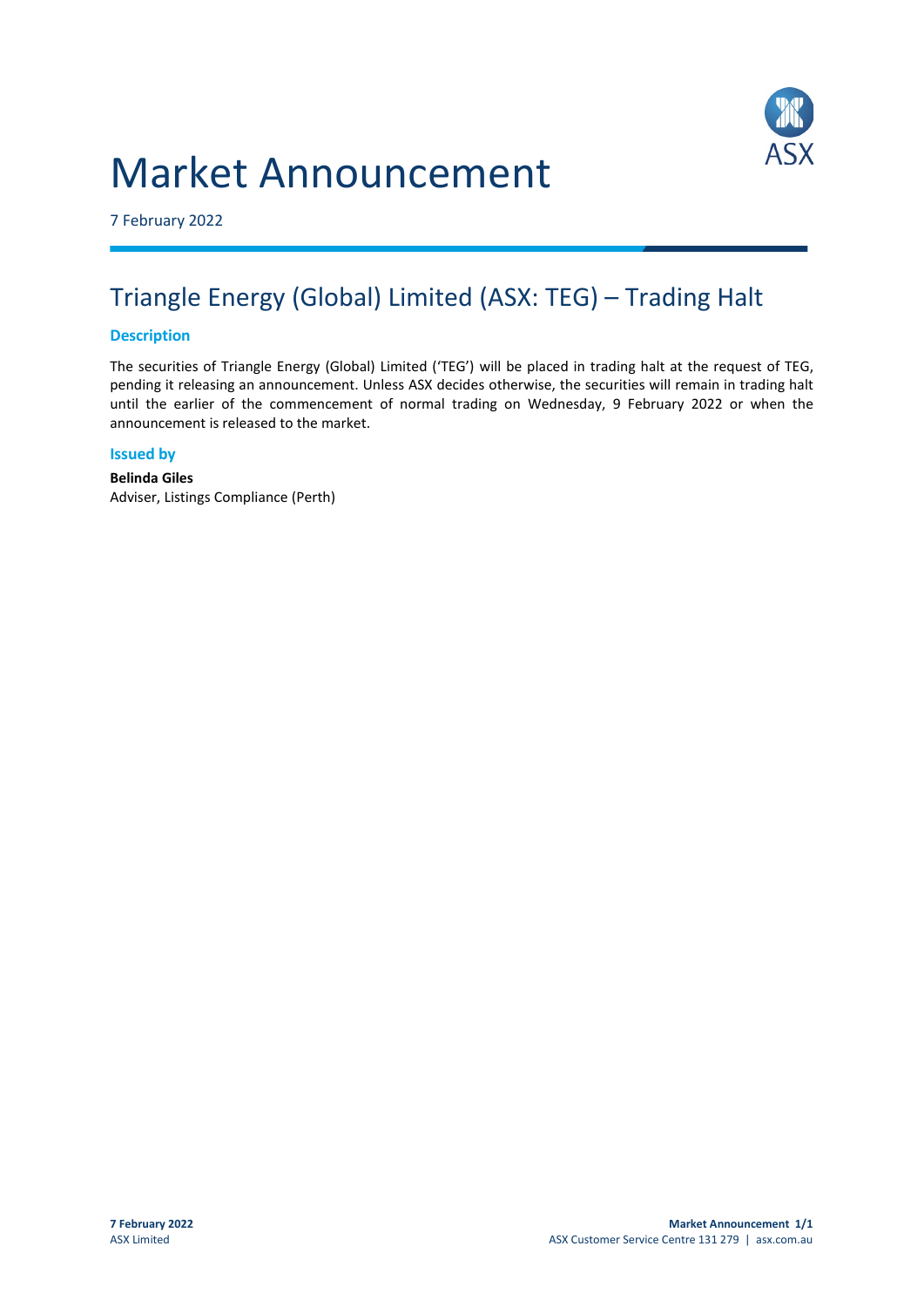

7 February 2022

Mr James Rowe ASX Compliance Pty Ltd Level 40, Central Park 152 – 158 St Georges Tce Perth WA 6000

By email: [tradinghaltsperth@asx.com.au](mailto:tradinghaltsperth@asx.com.au) [james.rowe@asx.com.au](mailto:james.rowe@asx.com.au)

Dear James,

## **Request for Trading Halt**

Pursuant to Listing Rule 17.1, Triangle Energy (Global) Limited (**Triangle** or the **Company**) (ASX: **TEG**) requests a trading halt of the Company's securities be granted by the Australian Securities Exchange (**ASX**).

In accordance with Listing Rule 17.1, the Company advises:

- the trading halt is requested pending a material announcement regarding changes to the Company's Board of Directors;
- it anticipates that the trading halt end on the earlier of the commencement of normal trading on Wednesday, 9 February or when the announcement is released to the market; and
- Triangle is not aware of any reason why the trading halt should not be granted or of any other information necessary to inform the market about the trading halt.

Should you have any questions please do not hesitate to contact me.

Yours sincerely

*[Signed electronically without signature]*

Timothy Monckton Chairman **Triangle Energy (Global) Limited**